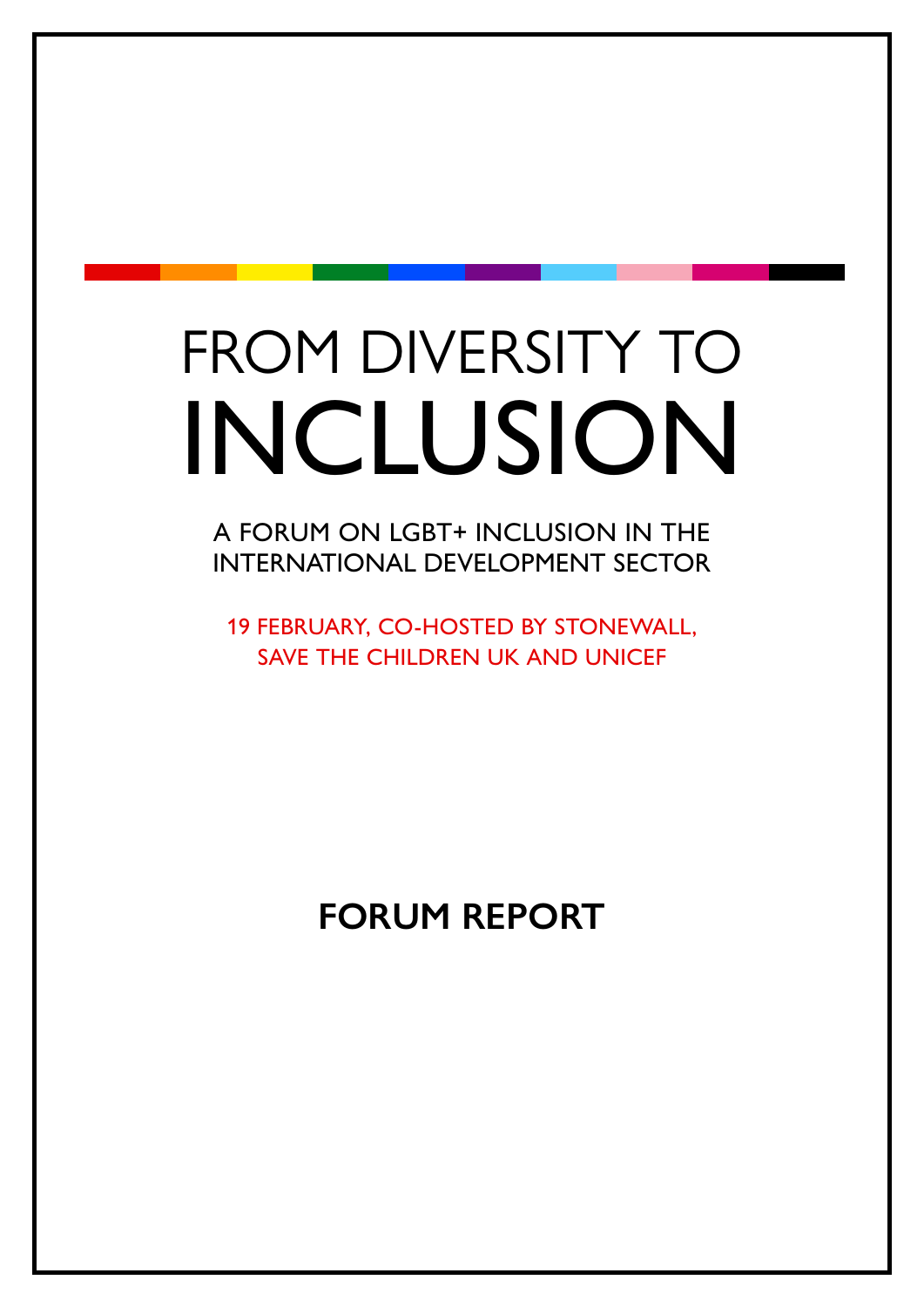## INTRODUCTION

On 19th February 2020, Save the Children UK (SCUK), Stonewall and Unicef UK hosted an afternoon of events as part of LGBT+ History Month. Following a panel discussion around furthering the rights of children with diverse SOGIE, an inter-agency forum discussion took place, focusing on promoting LGBT+ inclusion across the sectors. This report captures some of the most critical points raised and includes some of the advice and guidance emerging from different agencies in attendance.

In attendance were representatives from the following agencies: Womankind Worldwide; Unicef UK; the International Planned Parenthood Federation (IPPF); Greenpeace; the British Red Cross (BRC); Social Development Direct; Micro Rainbow; Kaleidoscope Trust; Oxfam UK; Safer Edge; and Save the Children UK (SCUK). The forum discussion was facilitated by Save the Children UK (SCUK) and Stonewall.

The discussion focused on two broad areas: what could be done to transform agency workplaces into LGBT+ inclusive environments and what could be done to transform the way agencies work overseas, in interaction with beneficiaries, local partners and other stakeholders. The first section of this report details the successes and challenges experienced by agencies in terms of shaping LGBT+-inclusive workplaces; the second touches on safety and security for staff of diverse sexual orientation, gender identity and expression (SOGIE); the third LGBT+ programming; and the final section speaks to conclusions and next steps for the international development and humanitarian sectors in terms of LGBT+ inclusion.

It was recognised in the forum discussion that how agencies and individuals approach SOGIE and the language we use impacts our work and the ways we act to support and protect staff, beneficiaries and other stakeholders. In this document, both terms are used, depending on which was deemed most appropriate for the context.

The discussion adhered to Chatham House rules, whereby contributions are unattributed to ensure participants are able to speak freely and openly

#### *Definitions*

While some agencies have LGBT+ policies and this forum focused on LGBT+ inclusivity, other agencies have SOGIE (Sexual Orientation, Gender Identity and Expression) policies and talk about protecting those of all SOGIE. The reason SOGIE is sometimes preferred to the LGBT+ acronym is in recognition that SOGIE impacts everyone, not just those identifying as LGBT+. Some people are impacted by family members or community members openly identifying as LGBT+ or equivalent and face discrimination or hostility as a result – despite not being of diverse SOGIE themselves. Others, who would not self-identify as LGBT+ but who are perceived to be LGBT+ or equivalent may face discrimination. Others may work hard to restrict their self-expression to avoid being perceived as LGBT+. People across the world – identifying as LGBT+ or not – restrict their self-expression because of rigid ideas of SOGIE.

## WORKPLACE CULTURE

Different organisations are at different stages on the journey to LGBT+ inclusion and there are many barriers to achieving our aims. The forum was an open space for staff participants to talk honestly about the many challenges they have faced and continue to face in achieving LGBT+ inclusion in their workplace and ways of working.

Through participants sharing their experiences, it became apparent that every organisation present had faced barriers to achieving some of their aims in terms of LGBT+ inclusion. Many of these were specific to organisations. However, some of the most common barriers raised included: a lack of buy-in from organisations around LGBT+ inclusion; a lack of time and resources to fulfil LGBT+ inclusion commitments; a lack of D&I expertise – internal or hired - leading to an over-reliance on staff networks; trans inclusion being reactive rather than proactive; and a lack of data or monitoring of staff's SOGIE, or monitoring only of staff's sexual orientation (SO) and not gender identity (GI).

It was also noted that collaboration with other equality staff networks (including BME, disabilities, gender equality and parents and allies networks) could help LGBT+ allies or equivalent networks adopt an intersectional approach to their ways of working.

Despite these challenges, it was also clear that representatives around the room worked continuously and often off their own bat to further LGBT+ inclusion at their agencies, celebrating many positive milestones along the way. While there was space in the forum to raise the above-mentioned challenges, it was also a space to celebrate these milestones, share best practice around LGBT+ inclusion in the workplace and collaboratively discuss next steps for the sectors.

\_\_\_\_\_\_\_\_\_\_\_\_\_\_\_\_\_\_

Training for staff often does the most to transform workplaces. Many initiatives are taking place across agencies in the two sectors to further LGBT+ inclusion in the workplace. Staff training, including unconscious bias training and/or LGBT+ inclusion training was considered by many as the most effective way to shape the workplace. It was noted that staff training was especially important and effective when it occurred as part of agency inductions. Often a lack of LGBT+ inclusion is prompted by heterosexual and heteronormative staff and structures which demonstrate a lack of awareness around those of diverse SOGIE rather than by staff or structures which are directly homophobic, biphobic or transphobic (though this can also be the case). As such, training that makes staff more aware of how language, policies or ways of working may discriminate against those of diverse SOGIE or make them feel uncomfortable or unable to be their authentic selves at work, is needed everywhere. The challenges with this type of initiative is that it can be resource-heavy and in larger organisations prompt logistical challenges with organisers struggling to get everyone in the same room with busy diaries and competing priorities. It also often requires senior-level buy-in which not all agencies can depend upon and it requires follow-up to be long-lasting and useful. Staff participants from many organisations reported that even where this training was taking place, it was often rolled out in an ad-hoc fashion and not one that systematically approached and addressed challenges in the workplace.

\_\_\_\_\_\_\_\_\_\_\_\_\_\_\_\_\_\_

Staff Networks play a vital role in furthering LGBT+ inclusion. A majority of the organisations represented at the forum had an LGBT+ staff network or equivalent equality staff network established. Across many of the agencies, these are used as safe spaces and supportive social networks as well as vehicles for change, with network members advocating for advancements within the organisations. Some of the functionalities and roles these networks could play included:

- Regular socials, helping foster a sense of community in work for those of diverse SOGIE;
- Organisation or attendance of internal and external events (including agencies marching in Pride);
- Awareness raising including the sharing of staff blogs and other SOGIE-celebratory content;
- Working with other teams across the organisation, including facilities, to transform offices spaces (e.g. desk banks flying LGBT+ or trans flags);
- Advocacy around the shaping of HR policies (e.g. transitioning at work policies).

#### *Network Structures*

Despite a recognition of their often critical importance, a number of challenges were raised around how to create staff networks and once established, how to make them successful in their aims. There was no one consistent approach to establishing networks across agencies. Some agencies had diversity and inclusion groups; some a single equality network; some several different equality networks which included LGBT+ networks or LGBT+ allies networks. Some staff networks were formalised and had dedicated staff and resources attached; some were informal. One of the questions raised was how inclusive or exclusive to make these networks. If everyone is invited to join the networks, does this stop them being useful to those that need them most? If they are too exclusive, do they risk not reaching all those who could benefit from being a part of the network/those with the power to influence the agencies at senior levels? Establishing solid Terms of Reference (ToRs) for these networks through a collaborative process was raised as one solution this challenge – though it was acknowledged that different organisations would run these differently.

#### *Resource Allocation*

Challenges were also documented in terms of how to make these networks successful once established. These challenges tended to be focused around time and resource constraints. Staff engaged with the networks were often volunteers or had a small percentage of their worktime dedicated to the network. This meant that they would sometimes create comprehensive road maps towards how the networks would contribute to LGBT+ inclusion and then not have the time or resource to meet their milestones. With so many competing priorities, progress by the network members was often reported to be slow. Funding and financial support to the networks was also registered as a common challenge.

*Overreliance on Networks*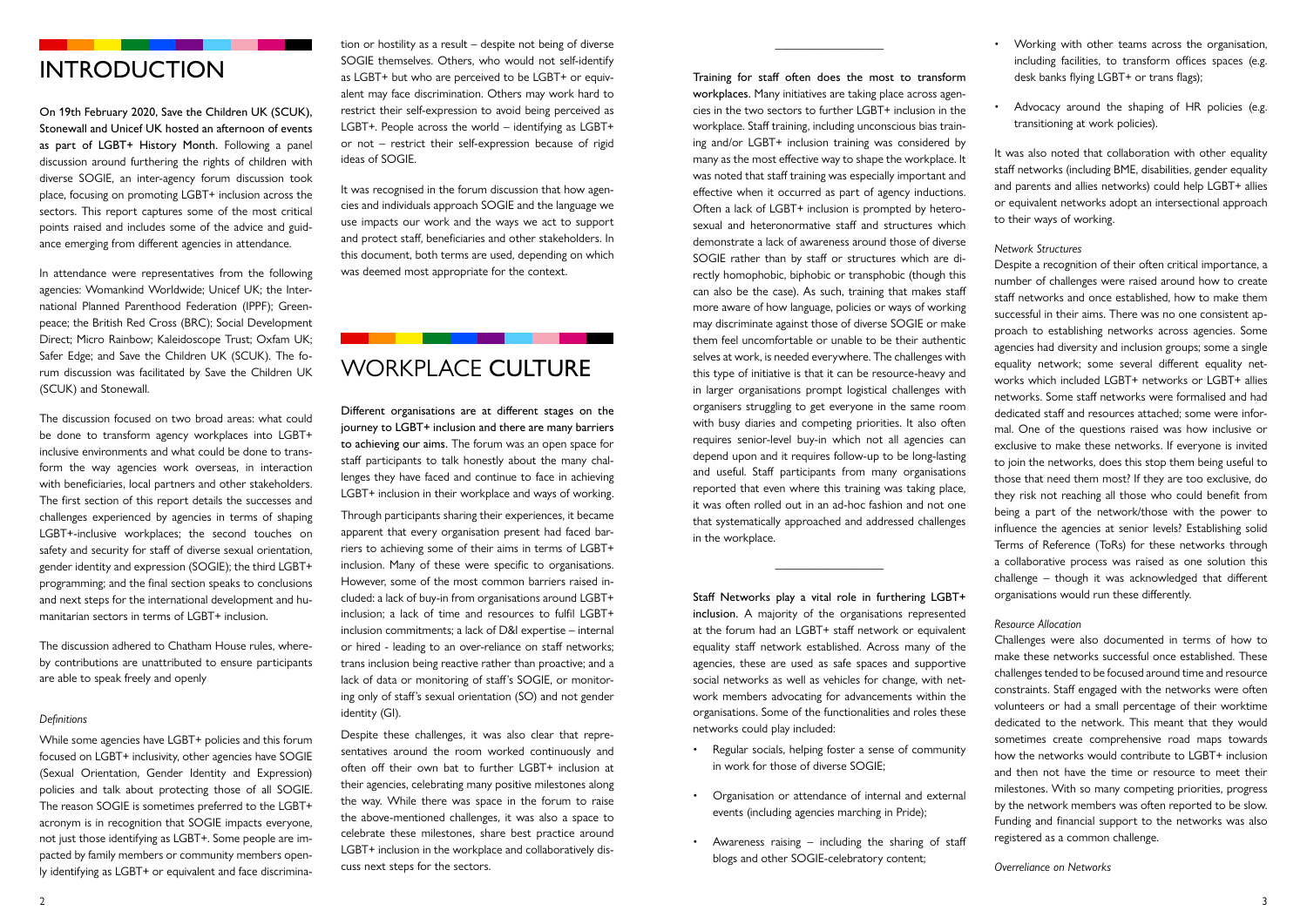It can be difficult to achieve a balance between platforming the voices of network members across organisations without relying on them to be experts and this was pointed out by a number of different agencies. Identifying as LGBT+ or as an ally does not necessarily make someone an expert on LGBT+ inclusion and over-reliance on network members to provide solutions for organisations can lead to burn-out for those members and in some cases, a lack of responsibility taken by others in the organisation.

\_\_\_\_\_\_\_\_\_\_\_\_\_\_\_\_\_\_

Cultural or diversity audits can help create a baseline. While some of the agencies represented at the forum discussion were LGBT+ organisations (including Kaleidoscope Trust and Micro Rainbow), many were not. In cases where organisations did not have expertise around LGBT+ inclusion, it was recommended by several agencies that a third-party audit take place. This could be a broad audit evaluating the workplace culture or could be an audit that looks specifically at the extent to which an organisation is meeting its mandate to support staff of diverse SOGIE.

Internal reviews and data collections were also noted to be useful in understanding the sexual orientation, gender identity and expression (SOGIE) of staff; the proportion of staff identifying as LGBT+; and the preferences of staff of diverse SOGIE for how the organisation could create an LGBT+-inclusive workplace.

Related, many representatives expressed frustration that they did not have adequate data in their agencies to understand the needs of staff or respond effectively. Collecting accurate data was noted as a challenge – especially in workplaces where there seemed to be a high level of non-disclosure amongst staff as to their SOGIE.

\_\_\_\_\_\_\_\_\_\_\_\_\_\_\_\_\_\_

Policies are important but they have to be translated into practice. Several of the agencies were in the process of creating new policies at the time of the forum discussion – position policies on how they would support staff of diverse SOGIE, HR policies for transitioning at the workplace and others. It was acknowledged by all that this was an important starting point and a necessity for allowing staff to advocate for LGBT+ inclusion, support themselves and others, and hold senior leadership to account.

# PROTECTING STAFF **OVERSEAS**

However, it was also acknowledged that translating those policies into practice can be difficult. Many of the representatives expressed frustration that good policies were not well-known, understood or referred to amongst staff, including at a senior level. There were also concerns that the creation of policies could lead to subsequent complacency amidst staff feeling as though LGBT+ inclusivity was somehow complete. As such, policies could be experienced as tokenistic.

 $\overline{\phantom{a}}$  , where  $\overline{\phantom{a}}$ 

Quick wins exist and should be capitalised upon. Organising training for staff, conducting comprehensive cultural audits and establishing functioning, well-resourced staff networks are all significant undertakings – to be prioritised but often requiring resources and expertise agencies might not have immediately available. In the forum discussion, there were also several much lower-resource options discussed for how to promote LGBT+ inclusion in the workplace. The below list includes the most common practical tips raised during the forum:

- Pronoun sharing in meetings, email signatures and elsewhere (including LinkedIn);
- Gender neutral spaces, including gender neutral toilets in office buildings, and the printing of gender neutral toilet signs that could be taken to event spaces to ensure they are fully inclusive also;
- Rainbow flags, bi flags and trans flags visible in offices, as well as lanyards, posters and other visual indicators of an inclusive workplace;
- D&I objectives mandatory in all staff members' personal or work development plans (with guidance offered to support staff to choose appropriate D&I objectives);
- Using social media platforms, including workplace or LinkedIn, as a space to promote LGBT+ inclusion progress;
- Obtaining visible buy-in from senior staff and establishing accountability mechanisms to hold staff to LGBT+ inclusion commitments;
- Featuring staff, beneficiaries and other stakeholders of diverse SOGIE in marketing/fundraising campaigns where appropriate.

If resources allow:

- Training for staff during inductions and throughout their time at an organisation; training which focuses on promoting an LGBT+ inclusive workplace and ways of working;
- Comprehensive cultural audits which collect data around staff's SOGIE and staff's preferences for how

to shape an inclusive workplace;

• Establish a well-resourced and supported staff network.

In terms of protecting staff of diverse SOGIE travelling to overseas contexts, it was pointed out that many agencies do not have sufficient - if any - guidance for how to protect themselves in homophobic, biphobic or transphobic contexts, including contexts where to identify as LGBT+ or equivalent is illegal.

Some representatives expressed frustration that the emphasis seemed to be on the individuals to search for LGBT+ security guidance, rather than guidance or security briefings being initiated or enforced by the organisations. Safer Edge, a risk management organisation, pointed out that even when there is guidance or security policies for staff of diverse SOGIE, they do not always have the intended effect. The risk-assessment a staff member of diverse SOGIE might receive from their organisation if they are going abroad could include language or approaches which are counterproductive – suggesting they are a minority to be tolerated and protected or suggesting that they are vulnerable and putting them on the back foot before they have started their deployment.

It was acknowledged that UK-based agencies deploying staff abroad need to do much more to create and implement safety policies which would protect staff of diverse SOGIE. Thought and consultation also needs to go into making sure the development and implementation of these policies is done correctly and in a way which genuinely supports all staff – at home and abroad.

In the meantime, one piece of practical advice which came from Kaleidoscope Trust (KT) representatives was to ensure that all staff travel with an invitation letter from the local and international organisations they are working with whilst abroad (often a requirement for visa purposes anyway). Also, where possible, to send through a list of names of delegates to High Commissions to pass onto immigration officials (especially when gender identity or expression does not align with the gender marker on official personal documentation). This can protect them in situations where they may be at risk of danger with local authorities. KT representatives also suggested that hotel briefings could be usefully carried out or distributed in document form in advance – briefing hotel staff to support individuals of diverse SOGIE likely to be staying. Additionally, they advised that organisations should prioritise hotels with inclusive facilities (gender-neutral bathrooms for instance) when procuring accommodation.

While much of the guidance offered was for staff deploying overseas, it was pointed out by Safer Edge and others that safety and security advice, guidance and briefings should be done with staff of diverse SOGIE deploying to countries in Europe, as well as further afield, and to staff who might be travelling within the UK. It is important not to assume that UK-based staff of diverse SOGIE will feel safe, secure and comfortable in these contexts.

There was also caution expressed around overly compensating for perceived or anticipated LGBT+ hostility in international contexts. Travelling with the mindset that "xyz country is homophobic and dangerous" can perpetuate a colonial narrative that undermines the important work local organisations are doing to combat stigma and discrimination, especially as hostile governments utilise this narrative to propagate the idea that homosexuality is a Western import. This narrative also invisibilises the existence of diverse local SOGIE communities. In this context, Kaleidoscope Trust representatives advised employees from the Global North make efforts to learn about and understand the history of discriminatory laws and sentiment, particularly their colonial-era manifestations especially in the context of Commonwealth countries.

# LGBT+ INCLUSIVE PROGRAMMING

Despite challenges, many of the agencies represented at the forum discussion had made significant progress in creating and furthering LGBT+-inclusive workplaces. In most cases, despite not having all the answers, staff participants had relatively clear road-maps in place to achieving future milestones. In terms of programming and working with partners, other stakeholders and beneficiaries overseas, as well as at home, staff participants expressed much less confidence:

*'Okay, we're doing all this in the UK but how does that impact our work/presence overseas?'*